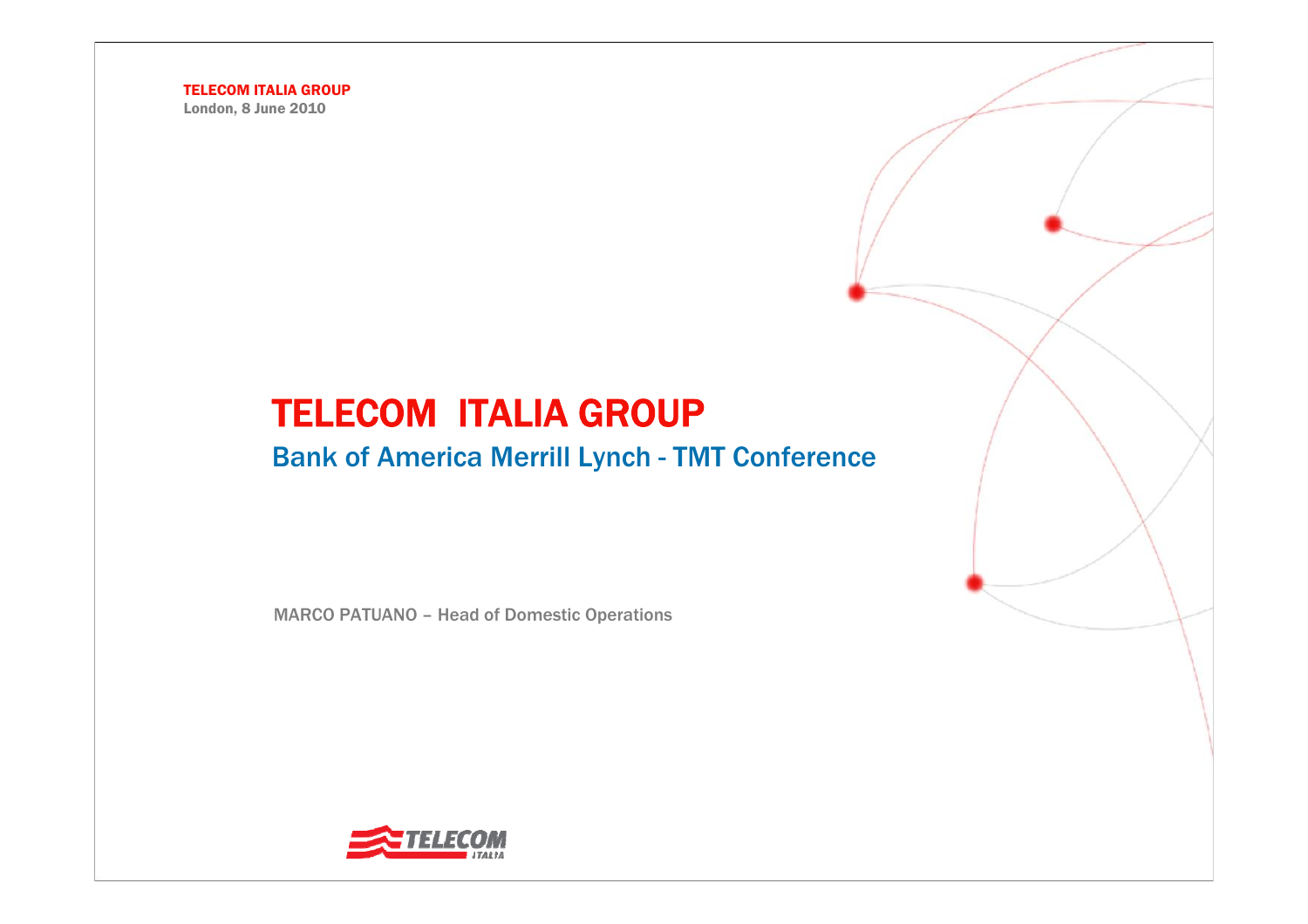### Safe Harbour

These presentations contain statements that constitute forward-looking statements within the meaning of the Private Securities Litigation Reform Act of 1995. These statements appear in a number of places in this presentation and include statements regarding the intent, belief or current expectations of the customer base, estimates regarding future growth in the different business lines and the global business, market share, financial results and other aspects of the activities and situation relating to the Company and the Group.

Such forward looking statements are not guarantees of future performance and involve risks and uncertainties, and actual results may differ materially from those projected or implied in the forward looking statements as a result of various factors.

Forward-looking information is based on certain key assumptions which we believe to be reasonable as of the date hereof, but forward looking information by its nature involves risks and uncertainties, which are outside our control, and could significantly affect expected results.

Analysts are cautioned not to place undue reliance on those forward looking statements, which speak only as of the date of this presentation. Telecom Italia S.p.A. undertakes no obligation to release publicly the results of any revisions to these forward looking statements which may be made to reflect events and circumstances after the date of this presentation, including, without limitation, changes in Telecom Italia S.p.A. business or acquisition strategy or planned capital expenditures or to reflect the occurrence of unanticipated events. Analysts and investors are encouraged to consult the Company's Annual Report on Form 20-F as well as periodic filings made on Form 6- K, which are on file with the United States Securities and Exchange Commission.

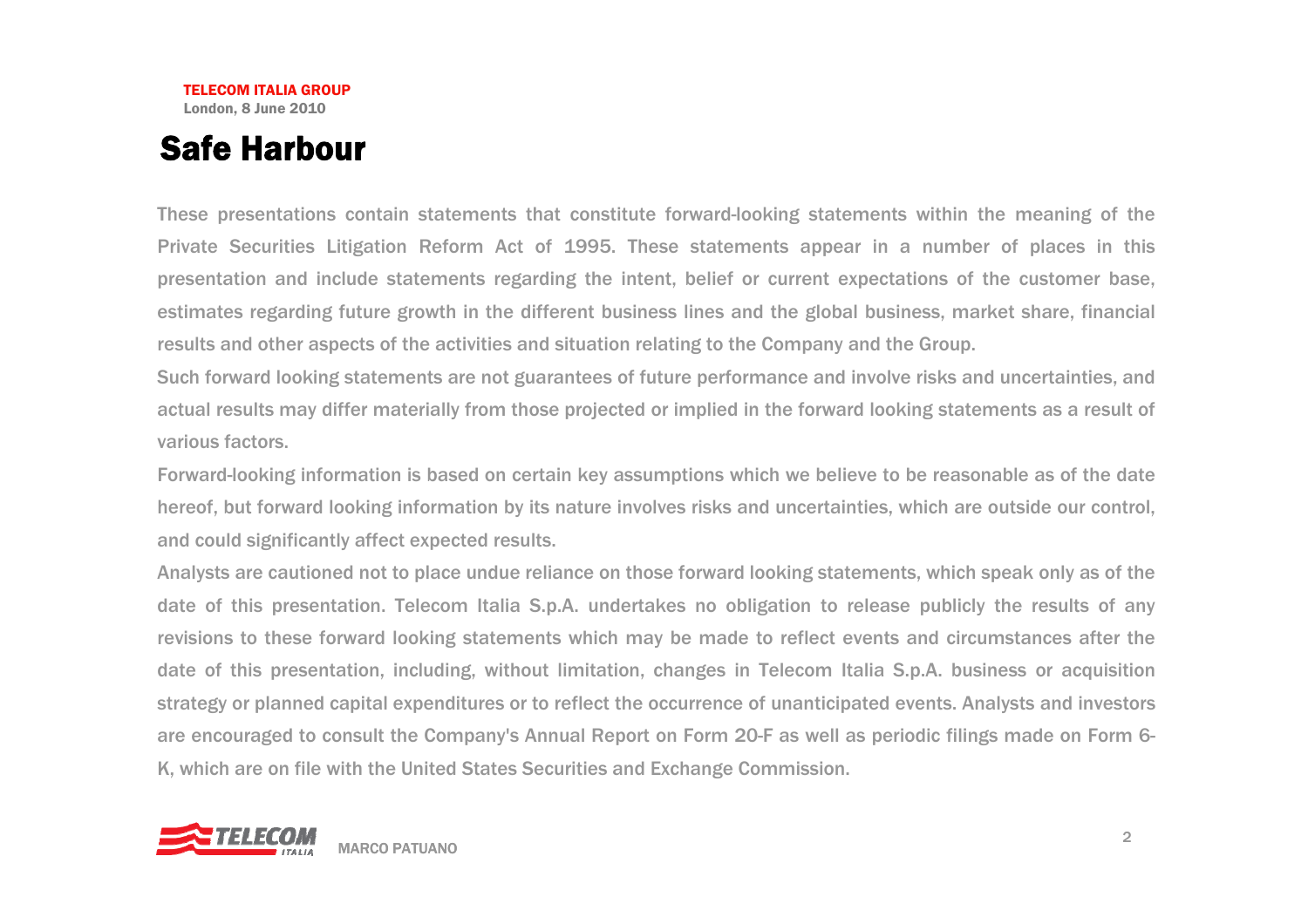

▶ Domestic Repositioning Path

- **Mobile Business**
- ▶ Fixed Business
- ▶ Focus on Sales Channel Restructuring

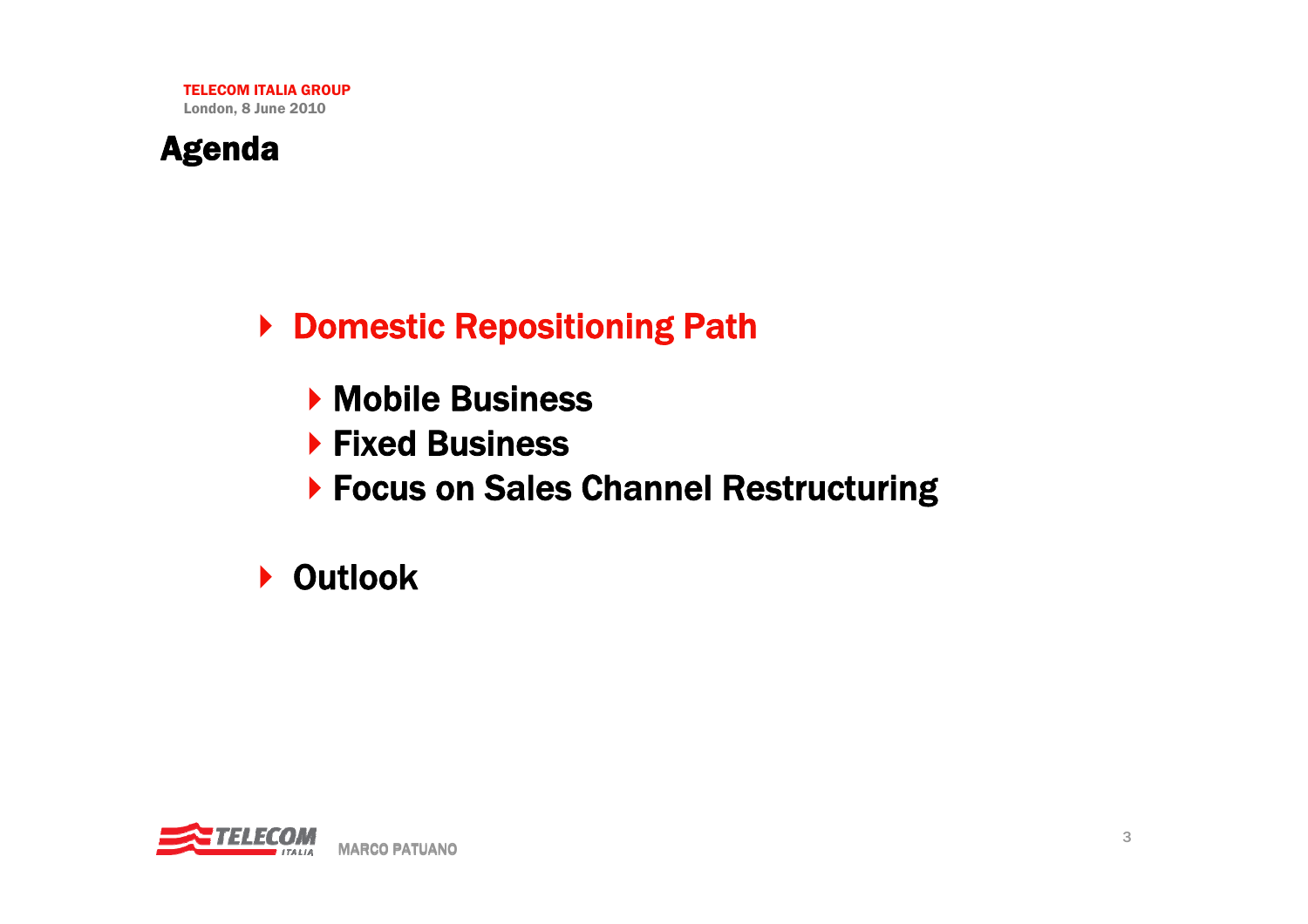London, 8 June 2010

### Domestic Revenues – 1Q2010 Results

*Euro mln, Organic Data*



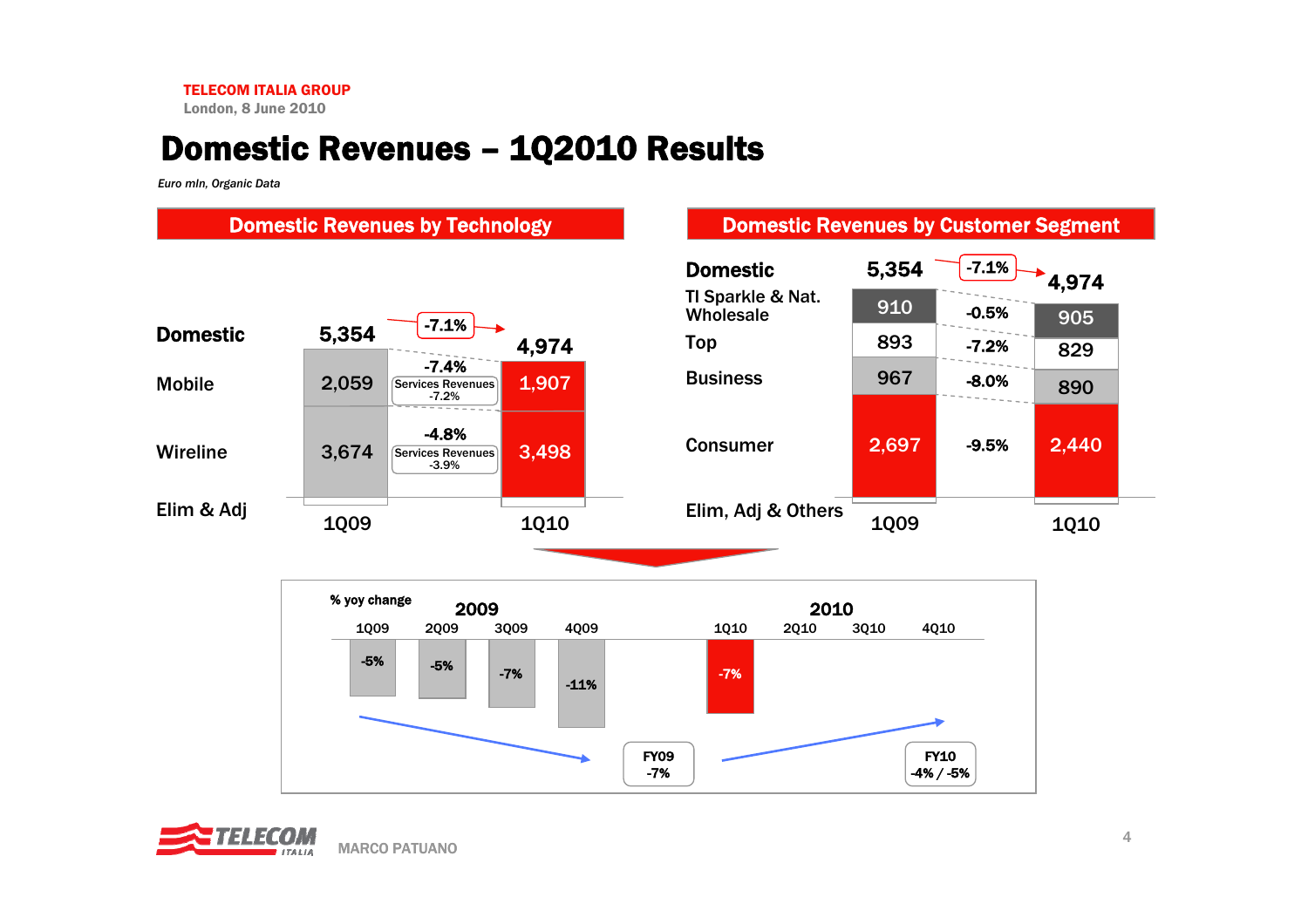### Keep Building Momentum on TI Perception





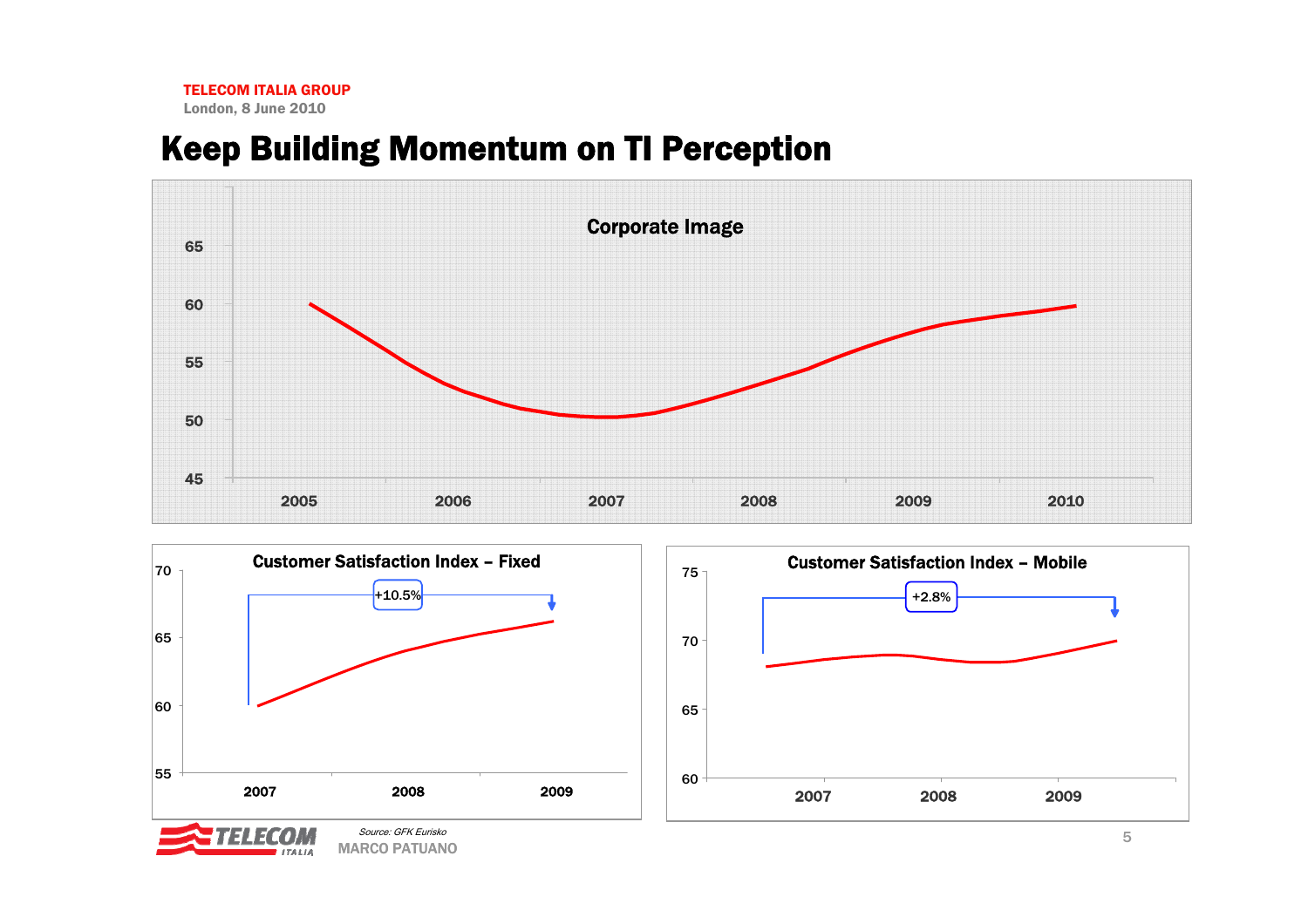### Domestic Strategy across all Segments



# Quality & Value

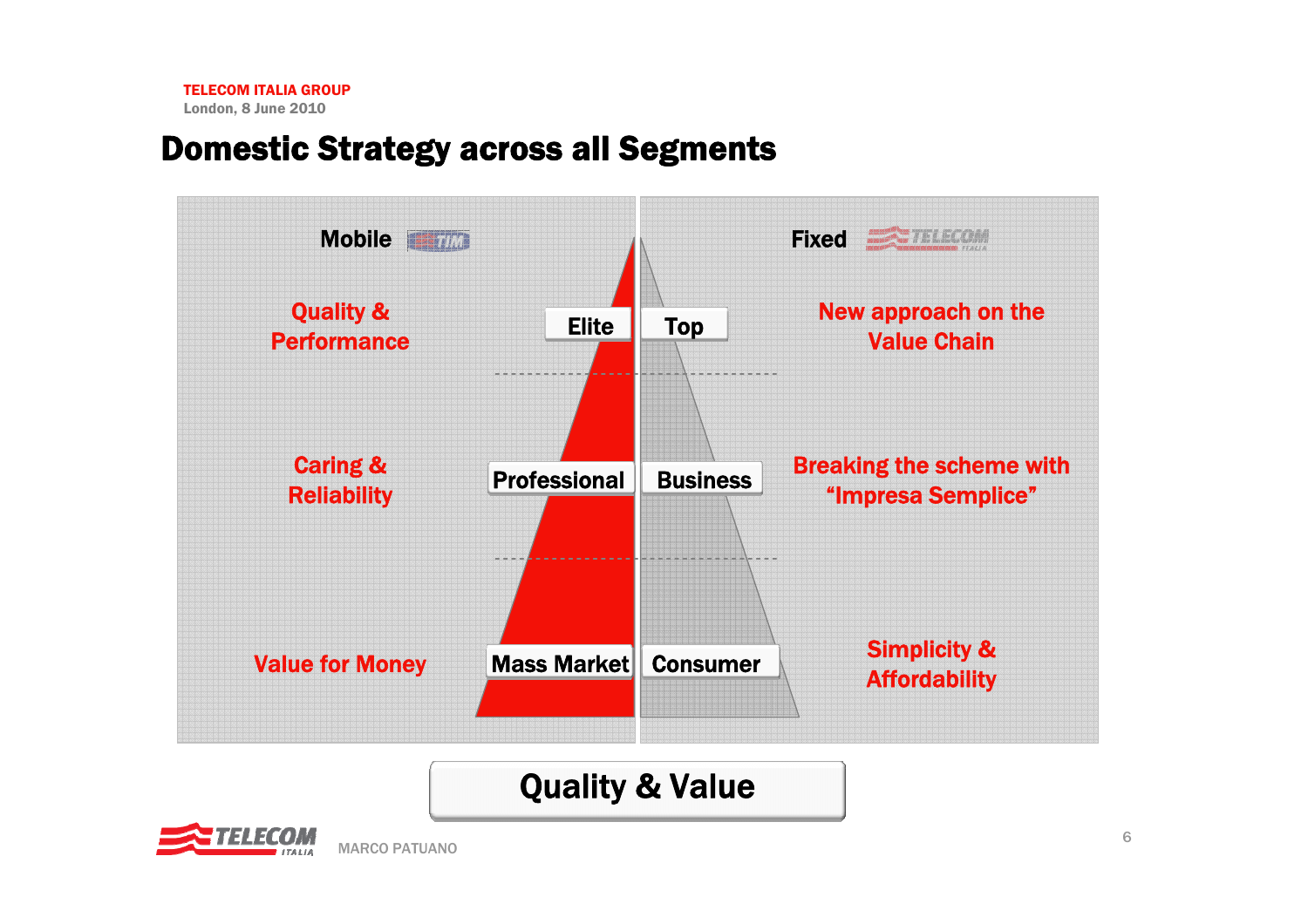

▶ Domestic Repositioning Path

- Mobile Business
- $\blacktriangleright$  Fixed Business
- ▶ Focus on Sales Channel Restructuring

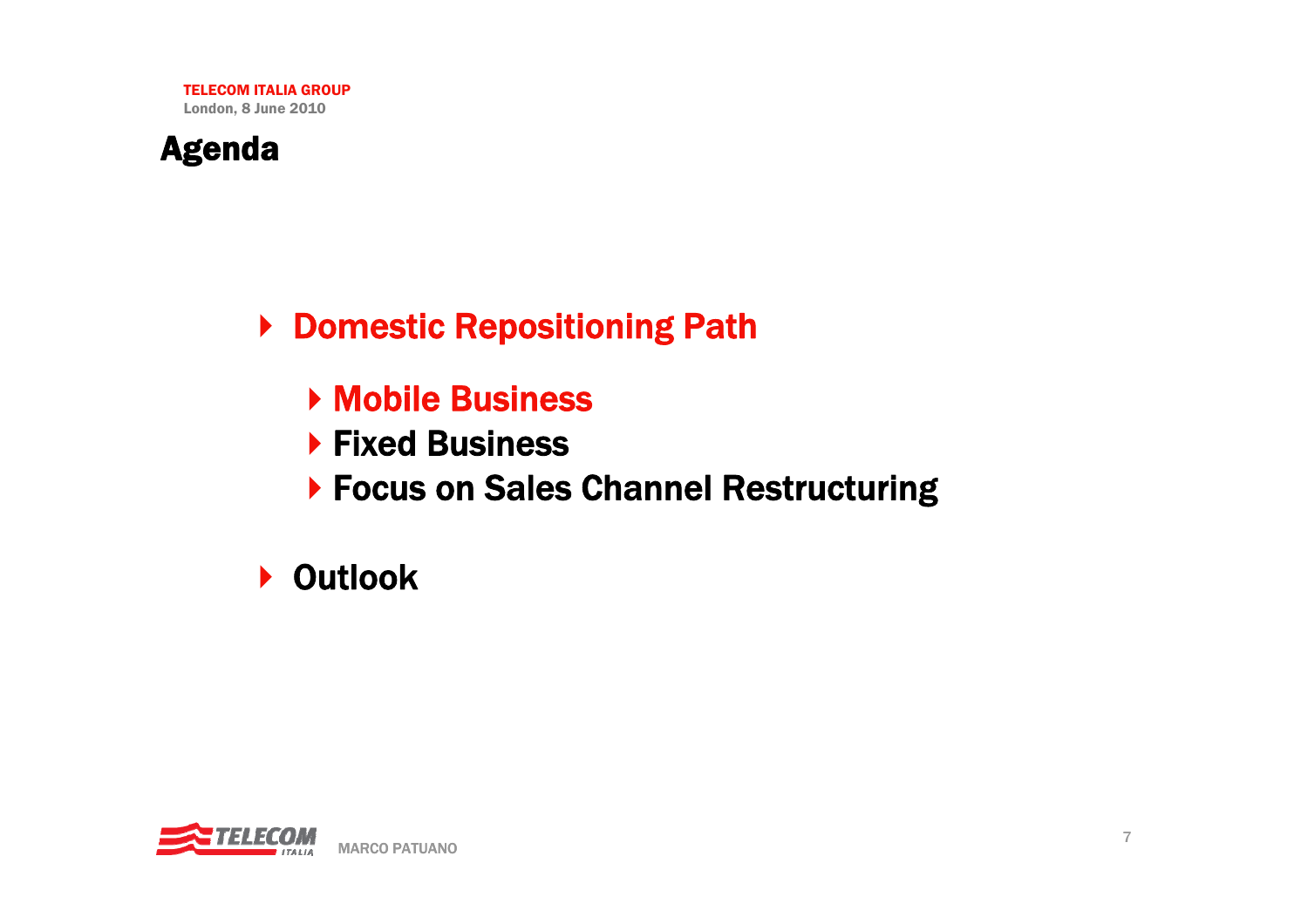### Mobile Strategy: Be the "Best Value for Money" Choice



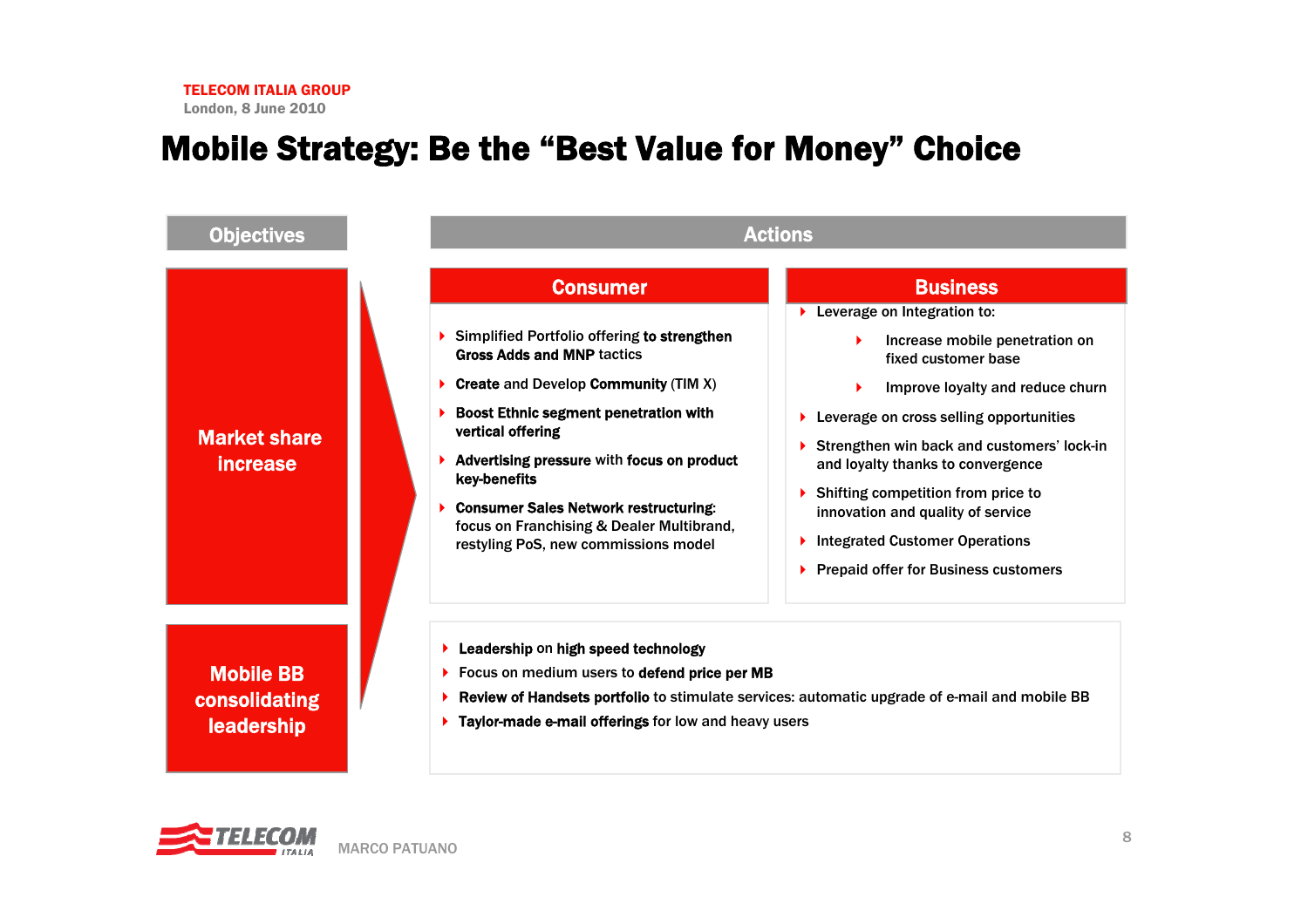### Mobile Turn-around Strategy by Segment

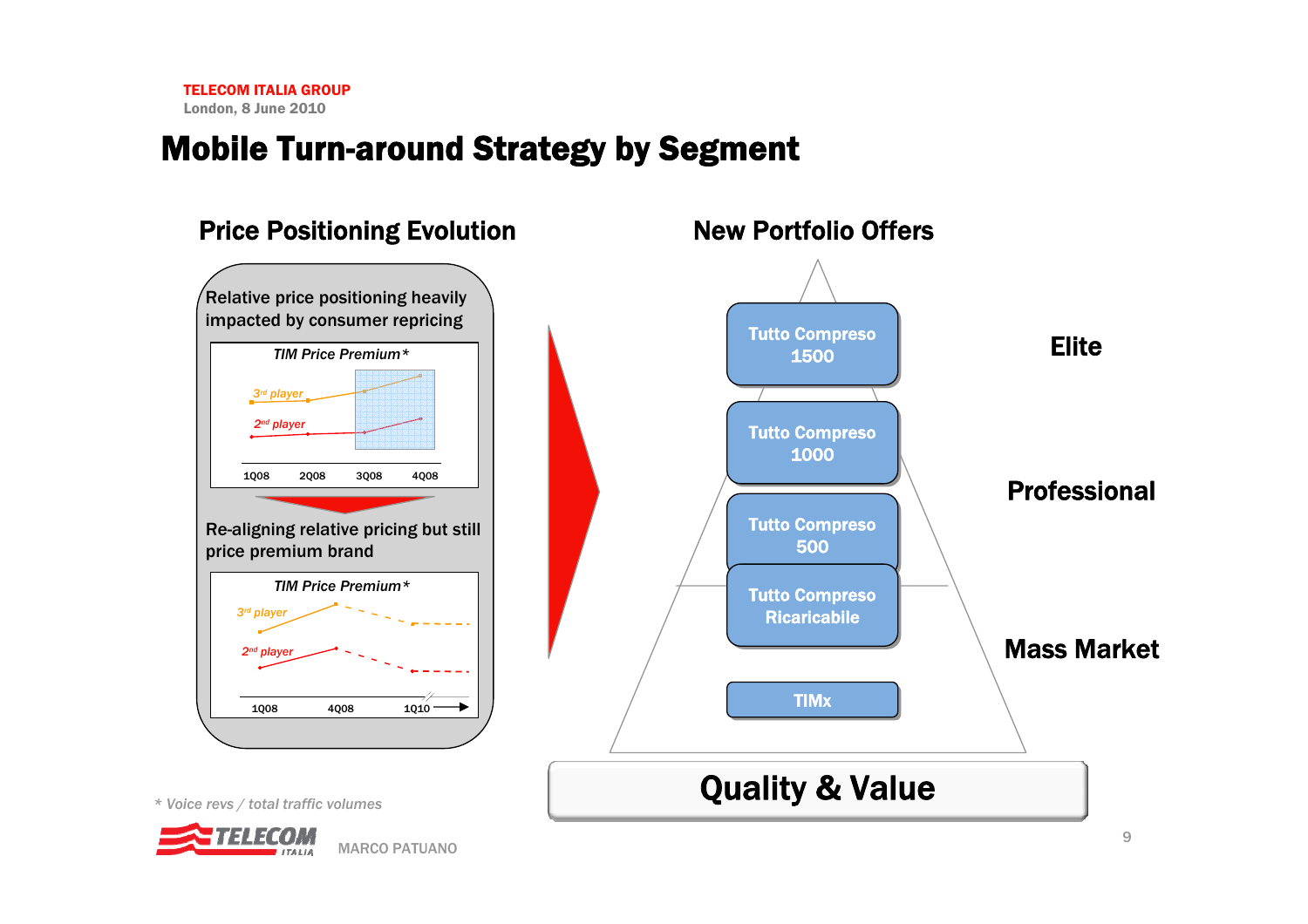# Reinforce Leadership on Mobile Data



# Unmatched Proposition for Network Performance and Devices

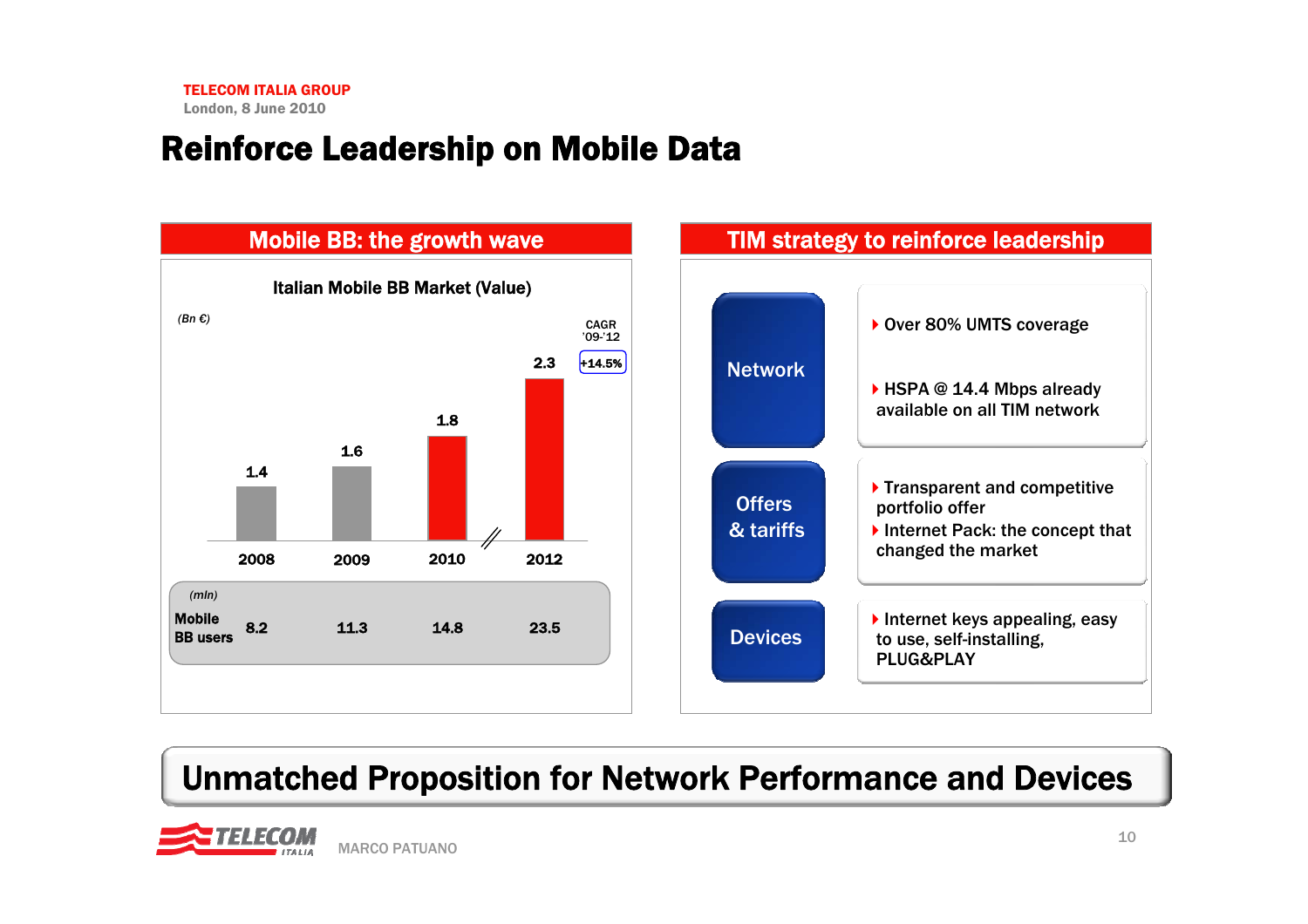### Smartphone Market: A Key Driver for Growth



### Smartphone Market **TIM Strategy on Arpu driven Smartphones**

Smartphones: key driver for higher quality customers (lower churn, higher ARPU)



Ad-hoc offering to stimulate Data usage:

▶ "TIMx Smartphone": up to 200MB of data traffic at 2€/week

Smartphone Portfolio

▶ 13 cutting-edge devices for all customer segments

## Focus on high-end, service enabler Smartphones

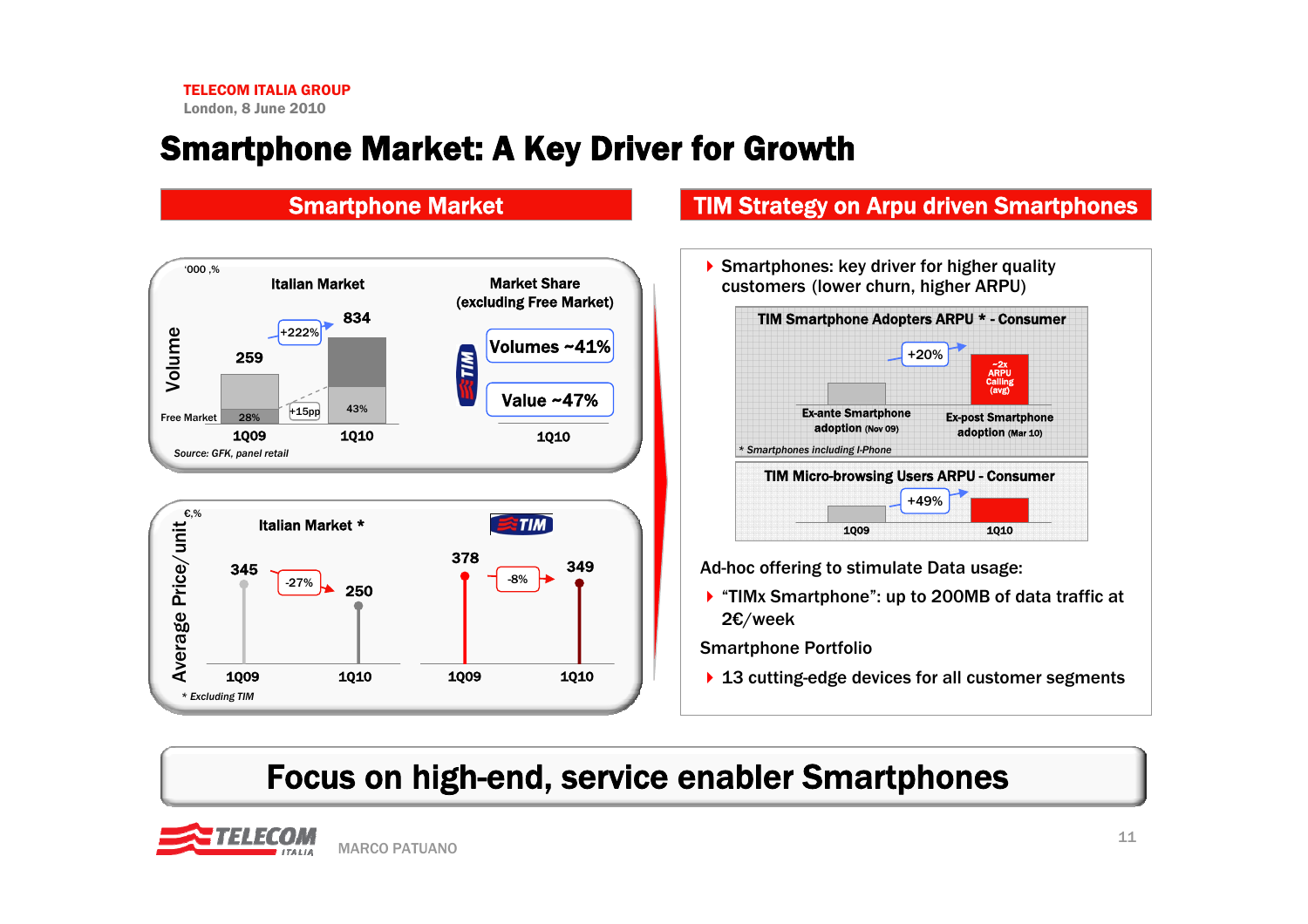### Mobile - New Communication Strategy





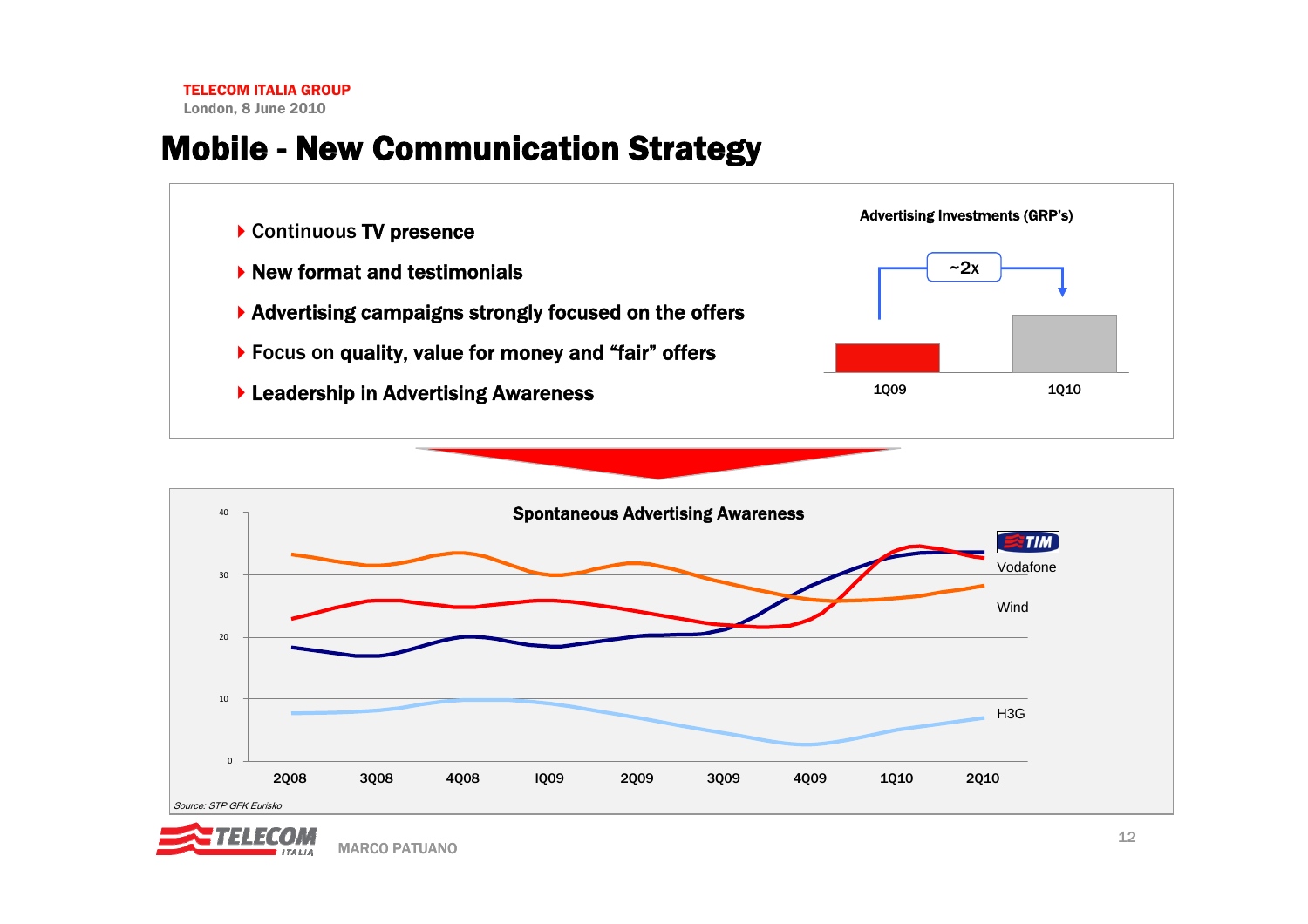London, 8 June 2010

### Mobile - Main Evidences



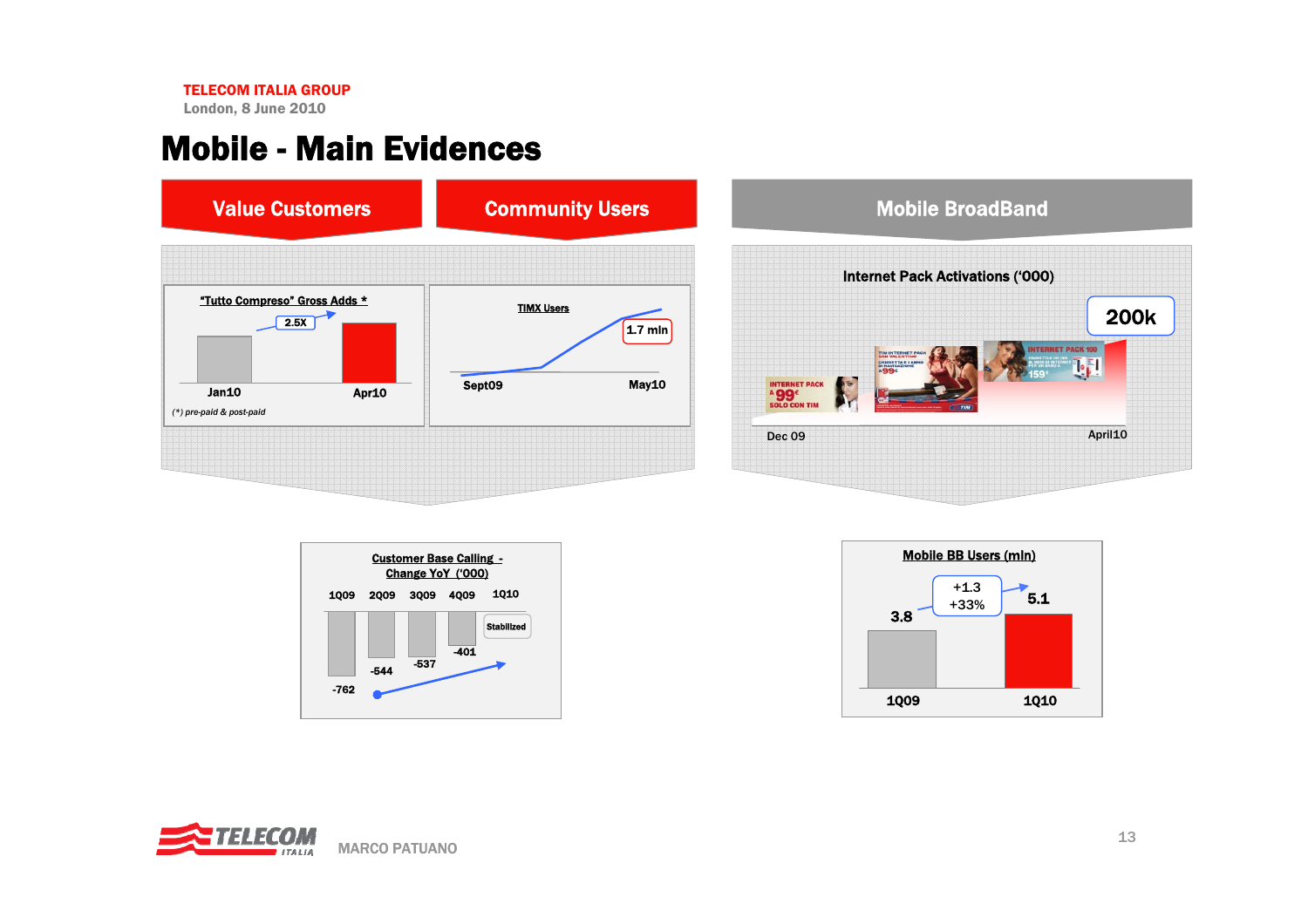

▶ Domestic Repositioning Path

- **Mobile Business**
- Fixed Business
- ▶ Focus on Sales Channel Restructuring

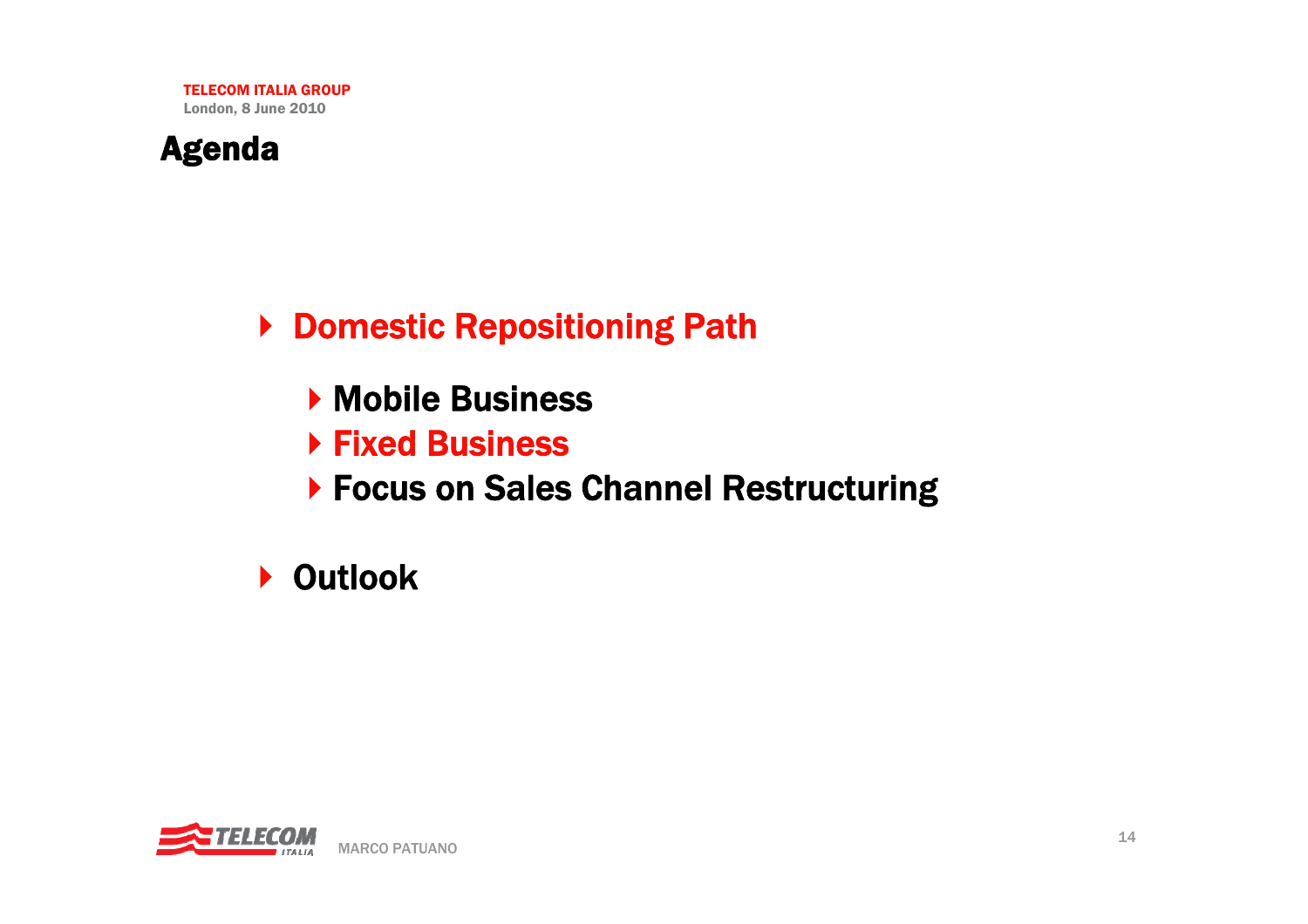### Fixed Strategy: Consolidate Positive Momentum

| <b>Objectives</b>                                                                                           | <b>Actions</b>                                                                                                                                                                                                                                                                                                                                                                                                                                                                                                                                                                                                                                                                                |
|-------------------------------------------------------------------------------------------------------------|-----------------------------------------------------------------------------------------------------------------------------------------------------------------------------------------------------------------------------------------------------------------------------------------------------------------------------------------------------------------------------------------------------------------------------------------------------------------------------------------------------------------------------------------------------------------------------------------------------------------------------------------------------------------------------------------------|
| <b>Defend</b><br><b>Customer Base</b><br><b>Value and</b><br><b>Minimize Lines</b><br><b>Loss reduction</b> | <b>Consumer</b><br><b>Business</b><br><b>Portfolio simplification and "NO Canone"</b><br>> Launch of new over-the-top services<br>offers deployment<br>▶ Lead ICT evolution through "Ready to<br>Use" offer and vertical services on<br>Continuous quality improvement to sustain<br>loyalty<br>horizontal platform<br>Pre-retention inbound and outbound (churn<br>▶ Customer base segmentation in order<br>predictive models) with customized offers<br>to serve each cluster with the most<br>on specific targets<br>appropriate go-to-market model<br>Distinctive communication format with<br><b>Simplification of Operators migration</b><br>stable presence in the media<br>procedures |
| <b>Increase BB</b><br><b>Customer</b><br><b>Penetration and</b><br><b>Value</b>                             | Defend market share and reduce churn on BB<br>Launch of BB entry fee tariff and bundle package with PC and push on flat offers<br>Cross-selling of Mobile BB to Fixed Customer Base to increase customer value                                                                                                                                                                                                                                                                                                                                                                                                                                                                                |

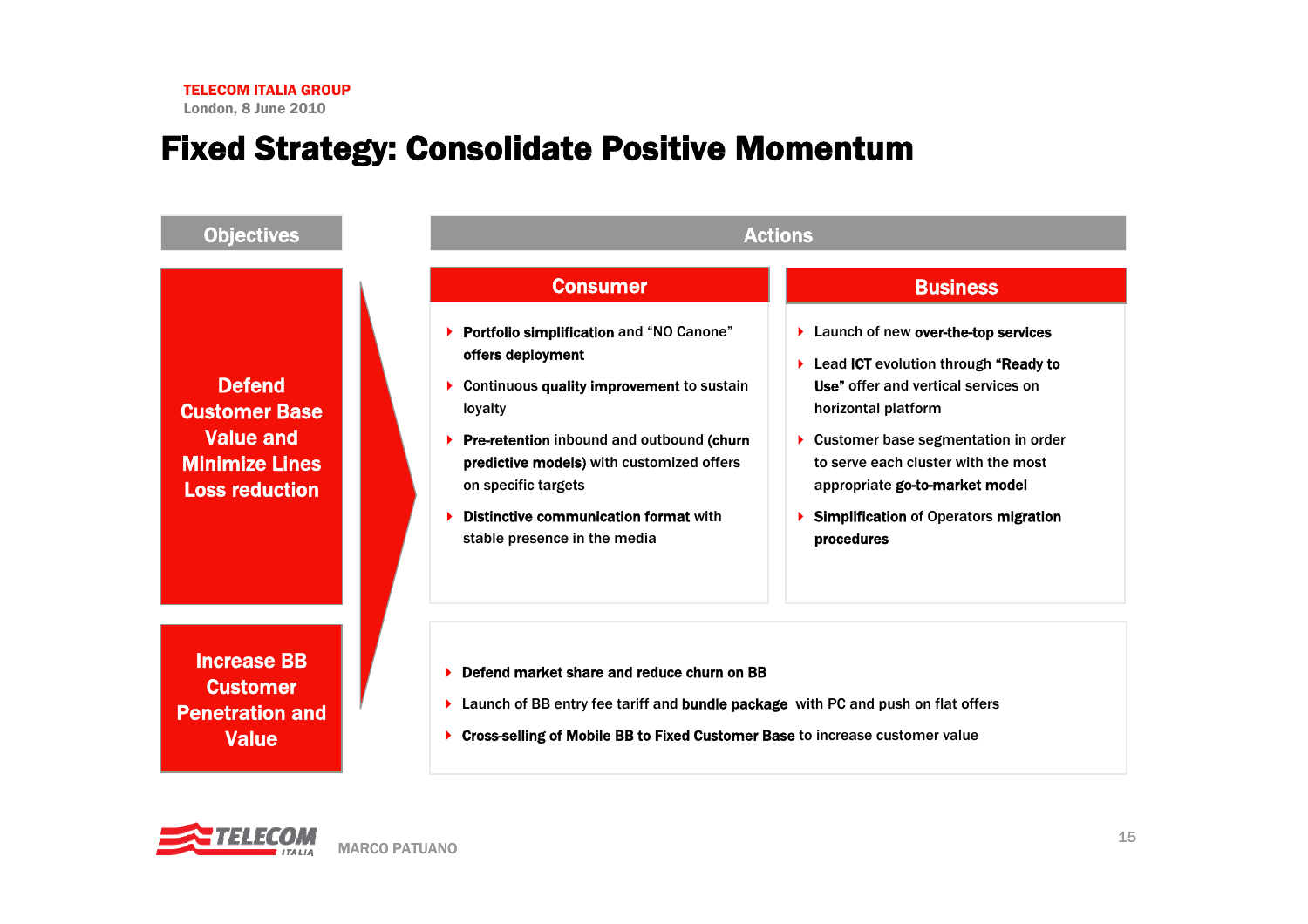## Fixed - Defend Customer Base Value: Simplified Offer Portfolio



- ▶ Customer's first choice with a wide range of Bundled Offers at a fair price to satisfy all customer needs
- ▶ Sustain price premium positioning & Improve Quality of Services
- ▶ Bundling PC and ICT services to broaden certified @mail and data backup penetration

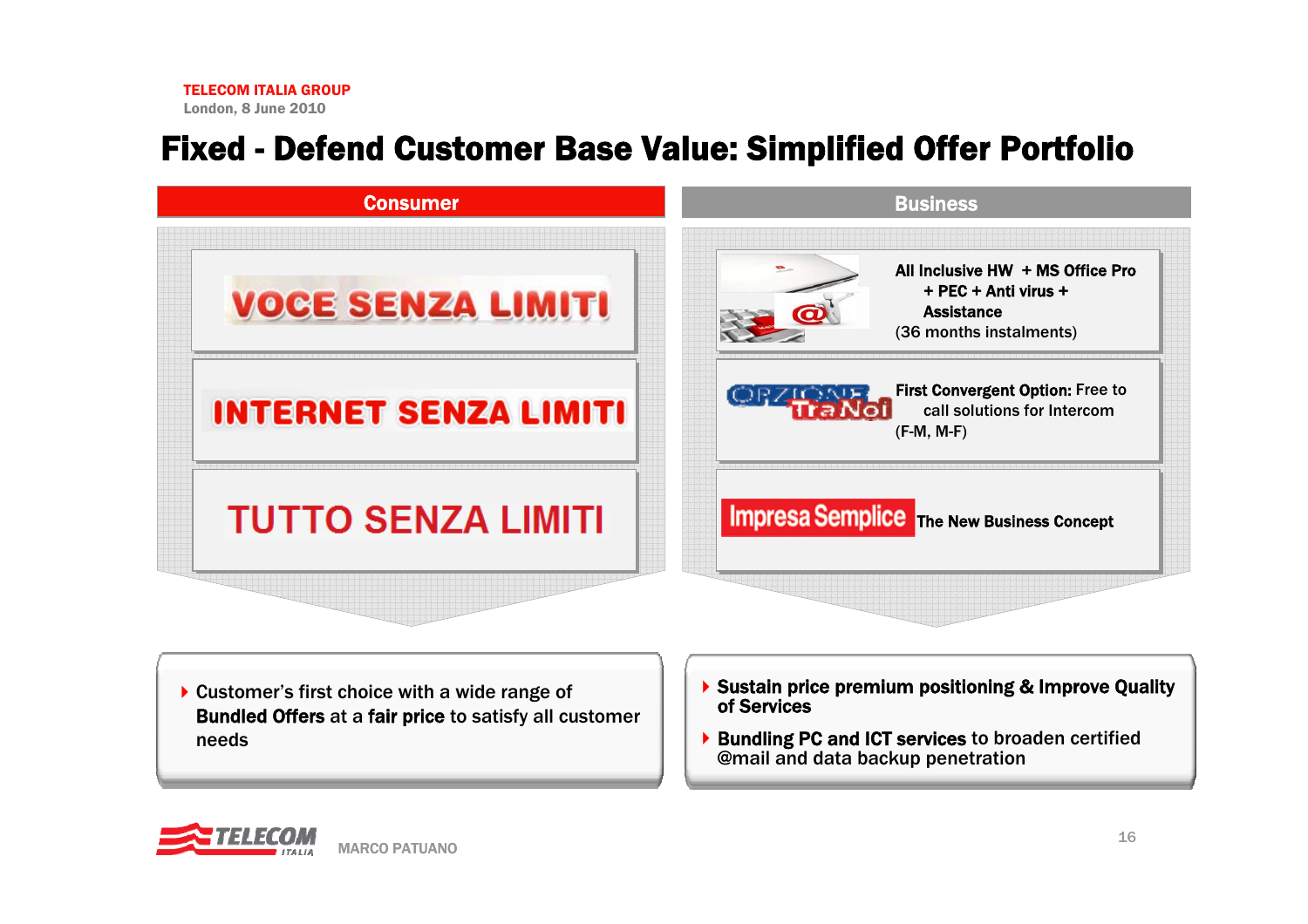London, 8 June 2010

### Fixed - Main Evidences



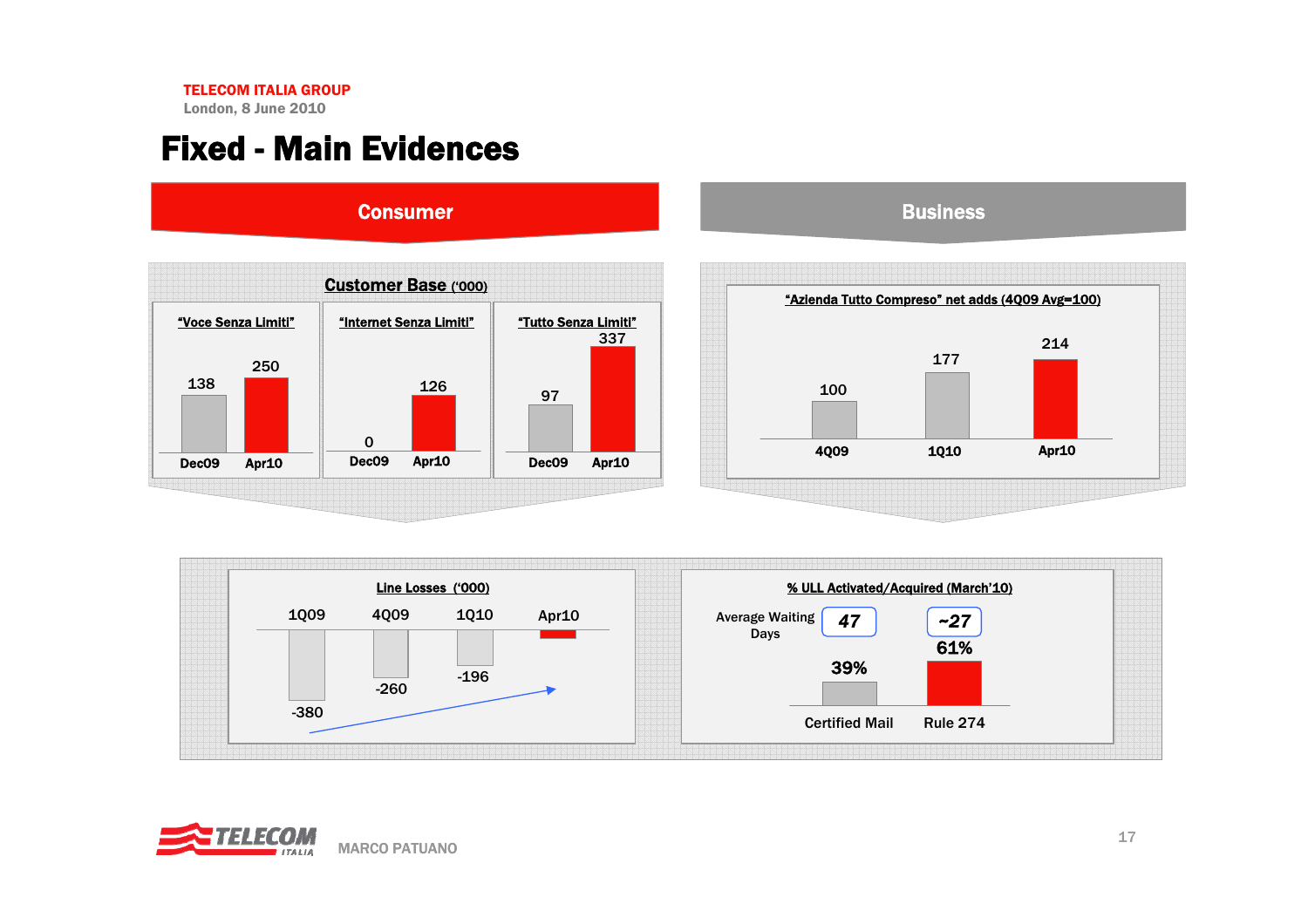### Domestic - Focus on Efficiency Plan Progress



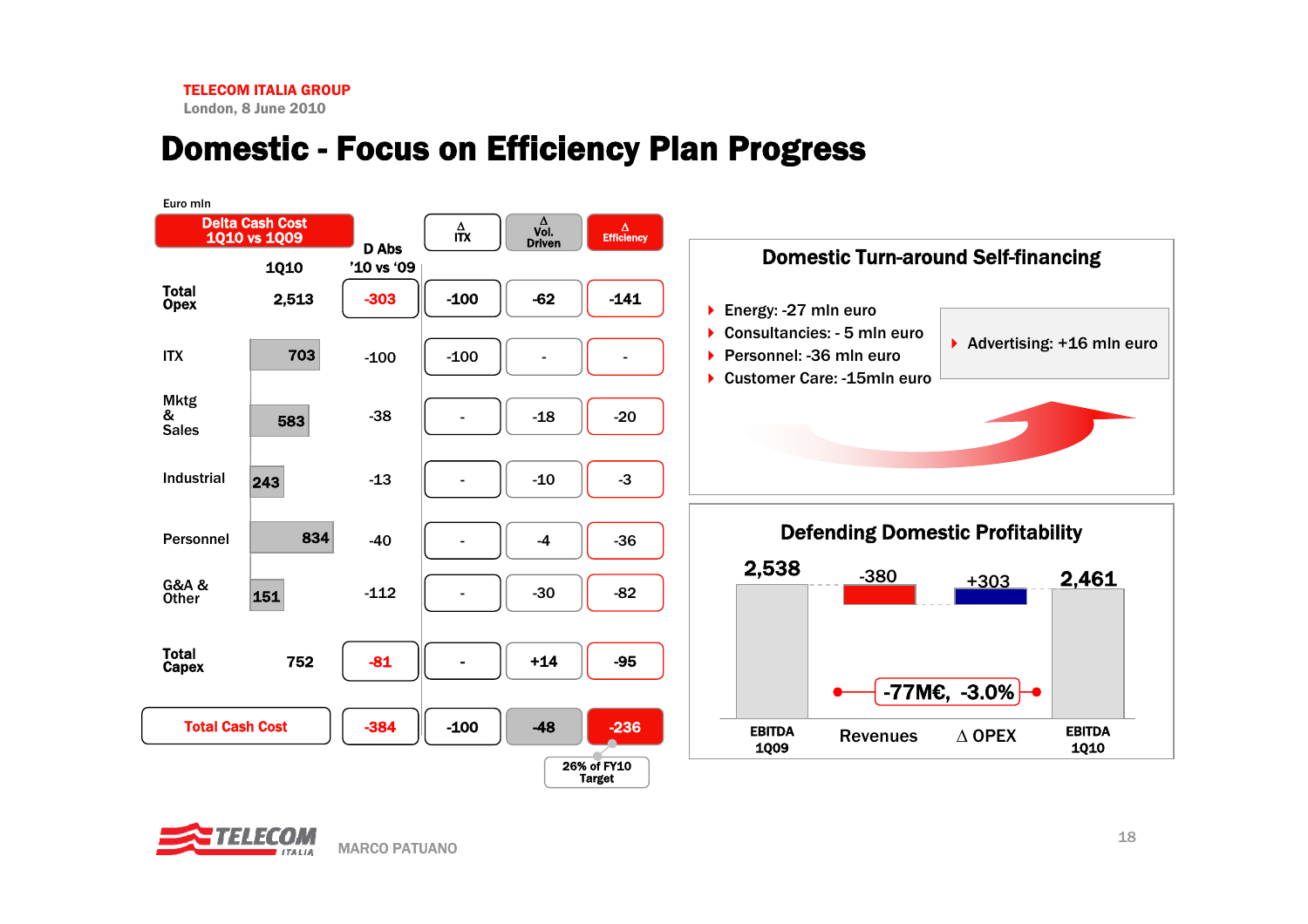

▶ Domestic Repositioning Path

- **Mobile Business**
- ▶ Fixed Business
- Focus on Sales Channel Restructuring

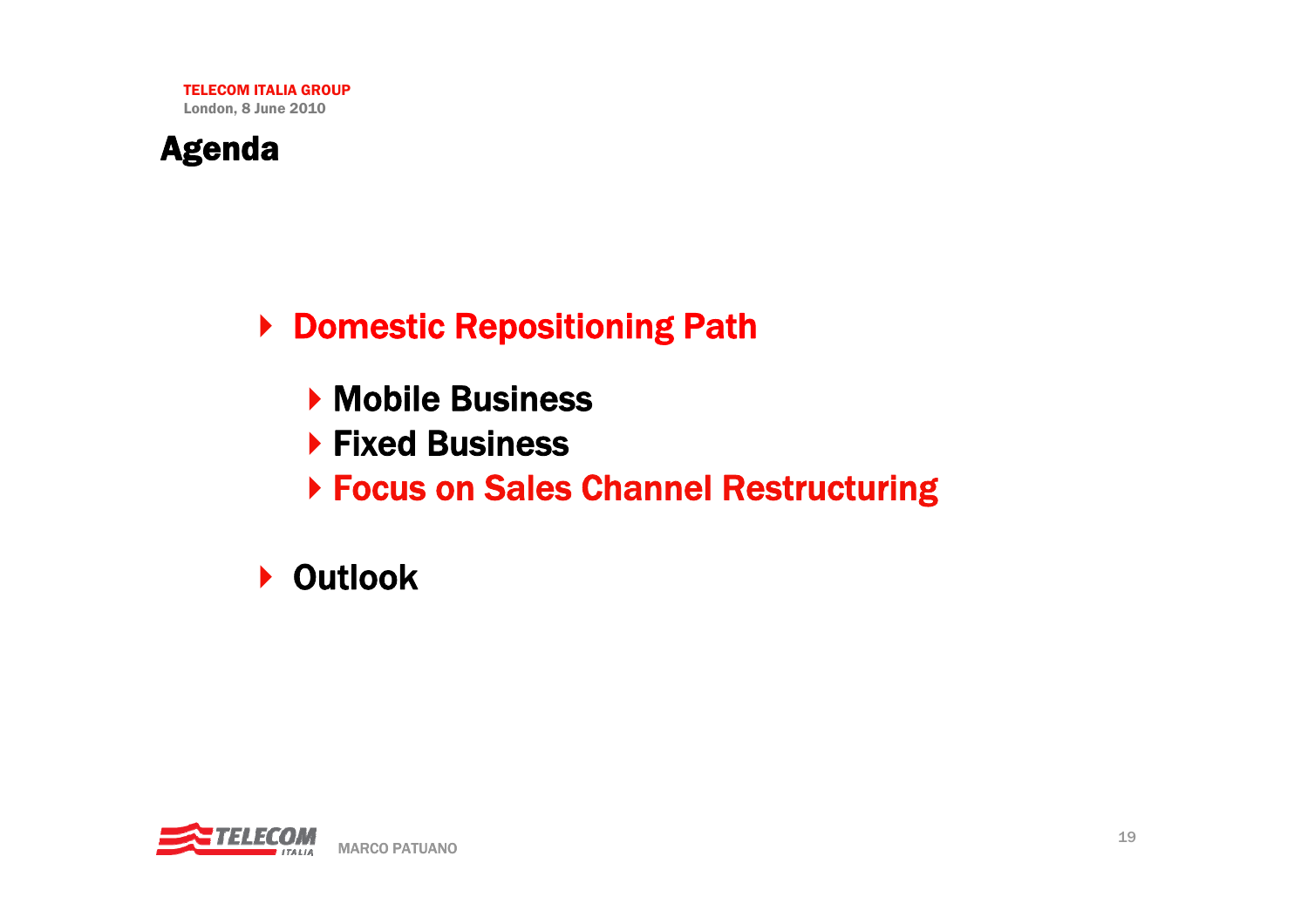London, 8 June 2010

### Consumer Sales Channels: Deep Changes Underway



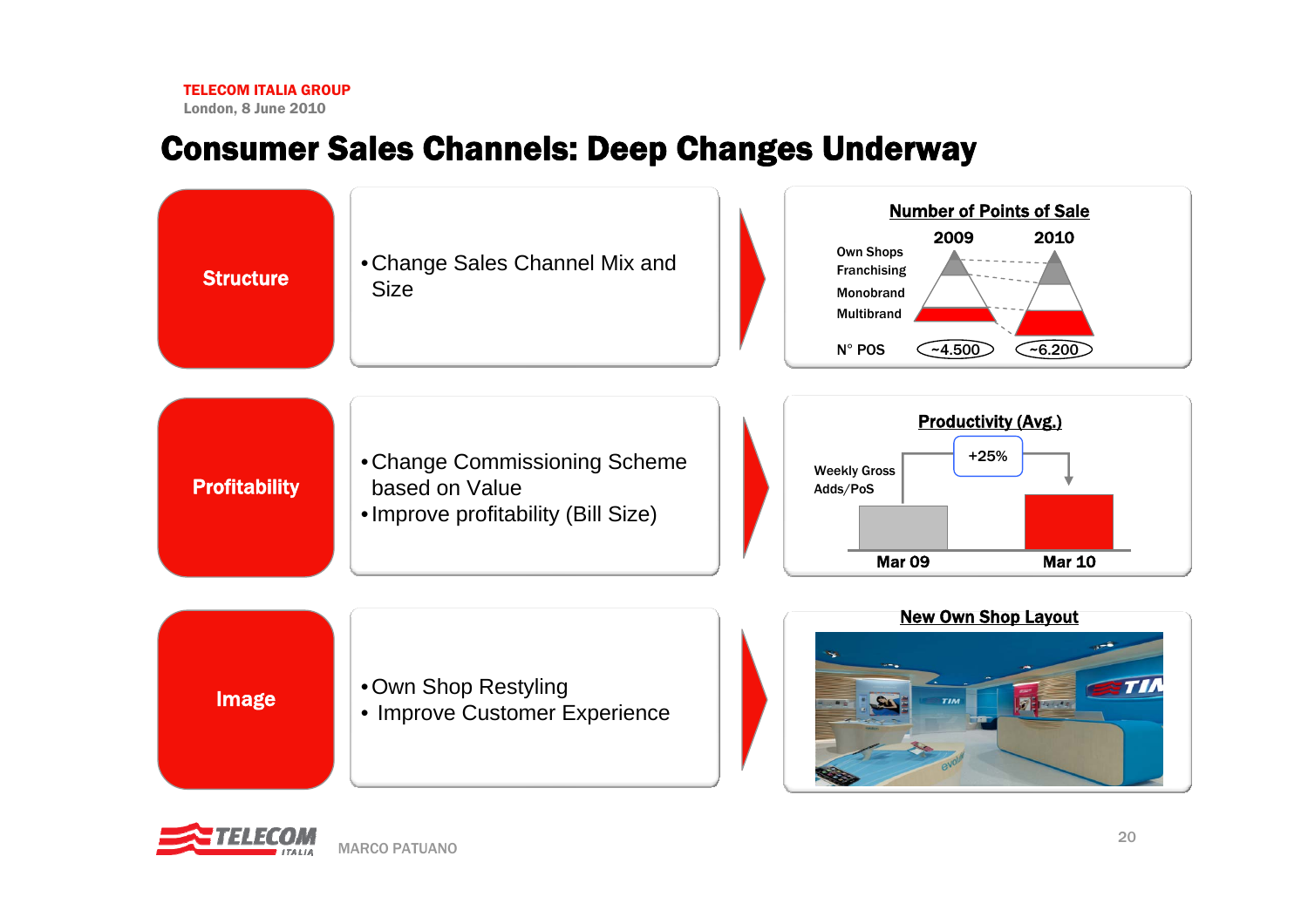### Business Sales Channels: Fully Exploit up/cross Selling **Opportunities**



*\* Customer mix: % of High/Medium Human Gross Adds*

*\*\* Customer quality: Churn rate (%) Gross Adds*

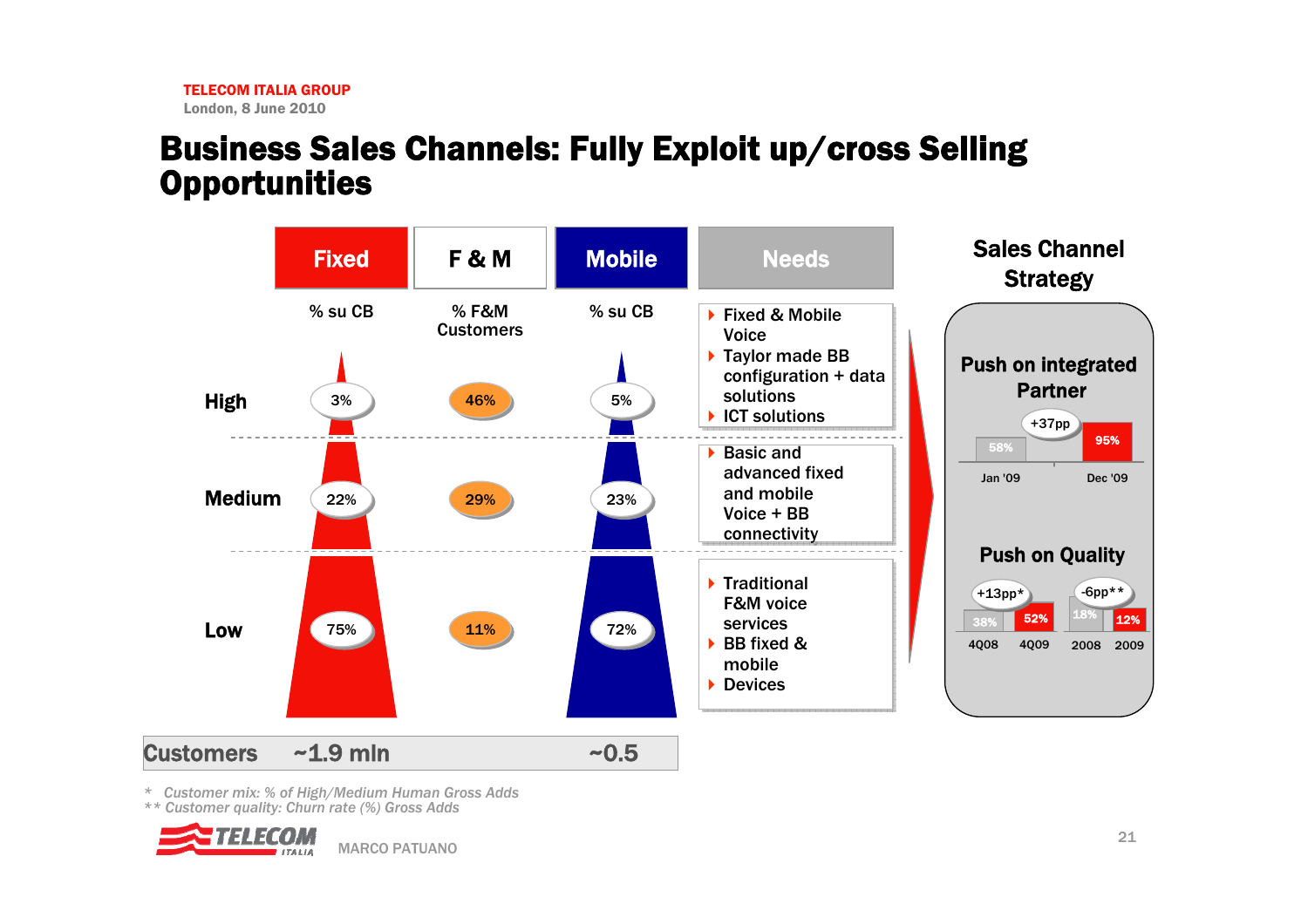

▶ Domestic Repositioning Path

- **Mobile Business**
- ▶ Fixed Business
- ▶ Focus on Sales Channel Restructuring